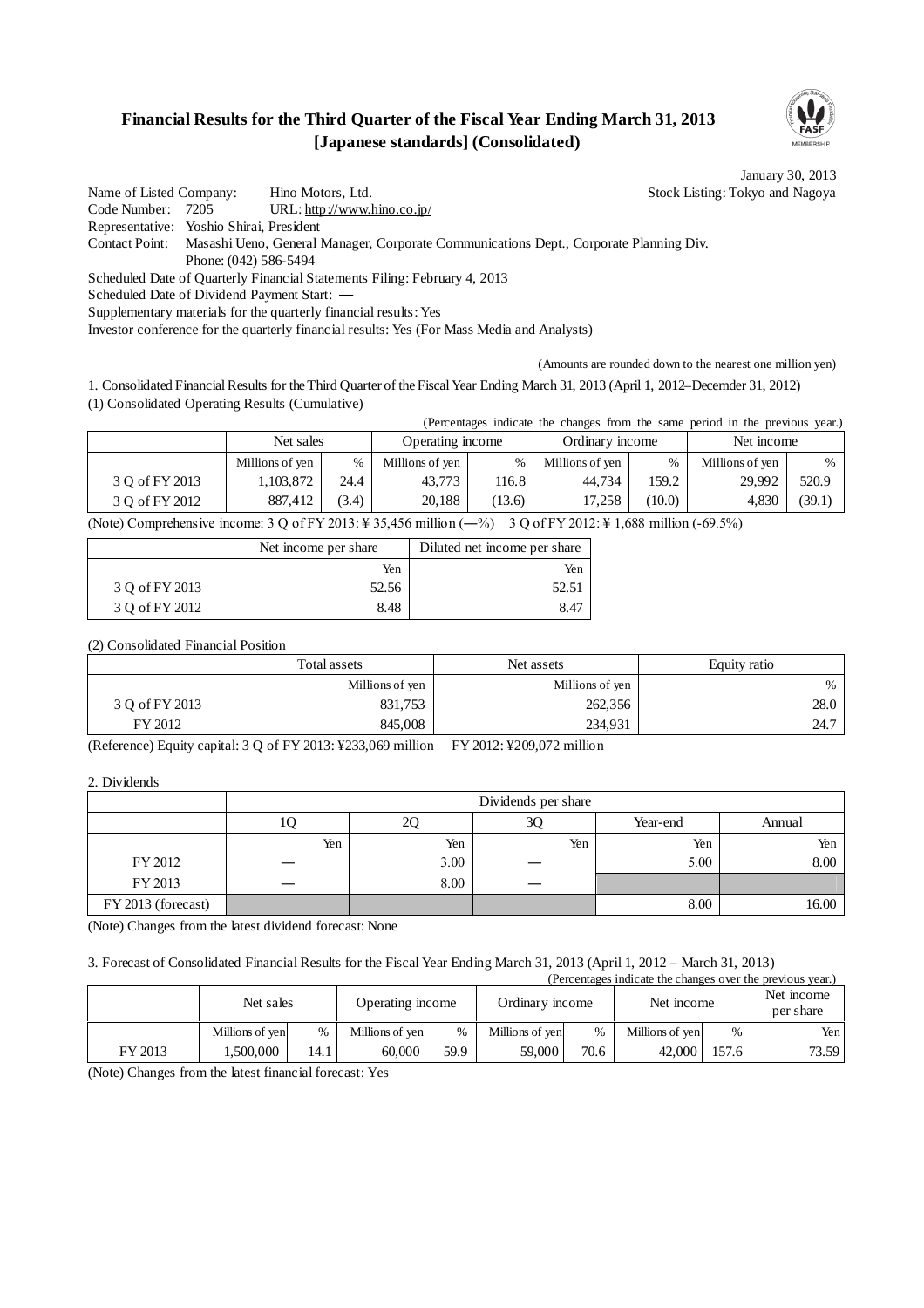\*Notes

- (1) Changes in important subsidiaries during the current term (changes in certain subsidiaries requiring changes in scope of consolidation): None
	- Newly included: companies (Company name: ), Removed: companies (Company name: )

(2) Application of the accounting procedures for producing quarterly consolidated financial statements: None

|  |  |  |  | (3) Changes in accounting principles, quotes and restatement: |
|--|--|--|--|---------------------------------------------------------------|
|  |  |  |  |                                                               |

| 1) Changes associated with revisions of accounting standards: | Yes  |
|---------------------------------------------------------------|------|
| 2) Change other than those included in $1$ :                  | None |
| 3) Revision in quotes in accounts                             | Yes. |
| 4) Restatement                                                | None |

(Note) For details, see "2. Summary Information (Notes); Changes in accounting policies/accounting estimates and restatement" on page 3 of "Appendix"

(4) Number of outstanding shares (common stock)

- 1) Number of outstanding shares (including treasury stock) at end of term: 3 Q of FY 2013: 574,580,850 shares; FY 2012: 574,580,850 shares 2) Number of treasury stock at end of term: 3 Q of FY 2013: 3,647,079 shares; FY 2012: 4,292,804 shares
- 
- 3) Average number of shares (quarterly consolidated cumulative period): 3 Q of FY 2013: 570,583,513 shares; 3 Qof FY2012:569,944,314 shares

\* Indication regarding the implementation status of the quarterly review procedure

This brief report on quarterly financial results is not included in the quarterly review specified in the Financial Instruments and Exchange Act. At the time of the disclosure of this brief report on quarterly financial results, the procedures for the quarterly review for quarterly consolidated financial statements are being conducted.

\*Statement regarding the proper use of financial forecasts and other remarks

Descriptions regarding the future, including the financial projections contained in this report, are based on certain assumptions currently available to the Company, which are, at the discretion of the Company, deemed reasonable, and the Company gives no guarantees that it will achieve these results. In addition, actual financial results may significantly vary due to various factors. For assumptions used in forecasting financial results and precautions in using the financial projections, please refer to Appendix on Page 2, "1. Qualitative Information Regarding the Financial Performance for the Current Quarter (3) Qualitative Information on Forecast of Consolidated Financial Results."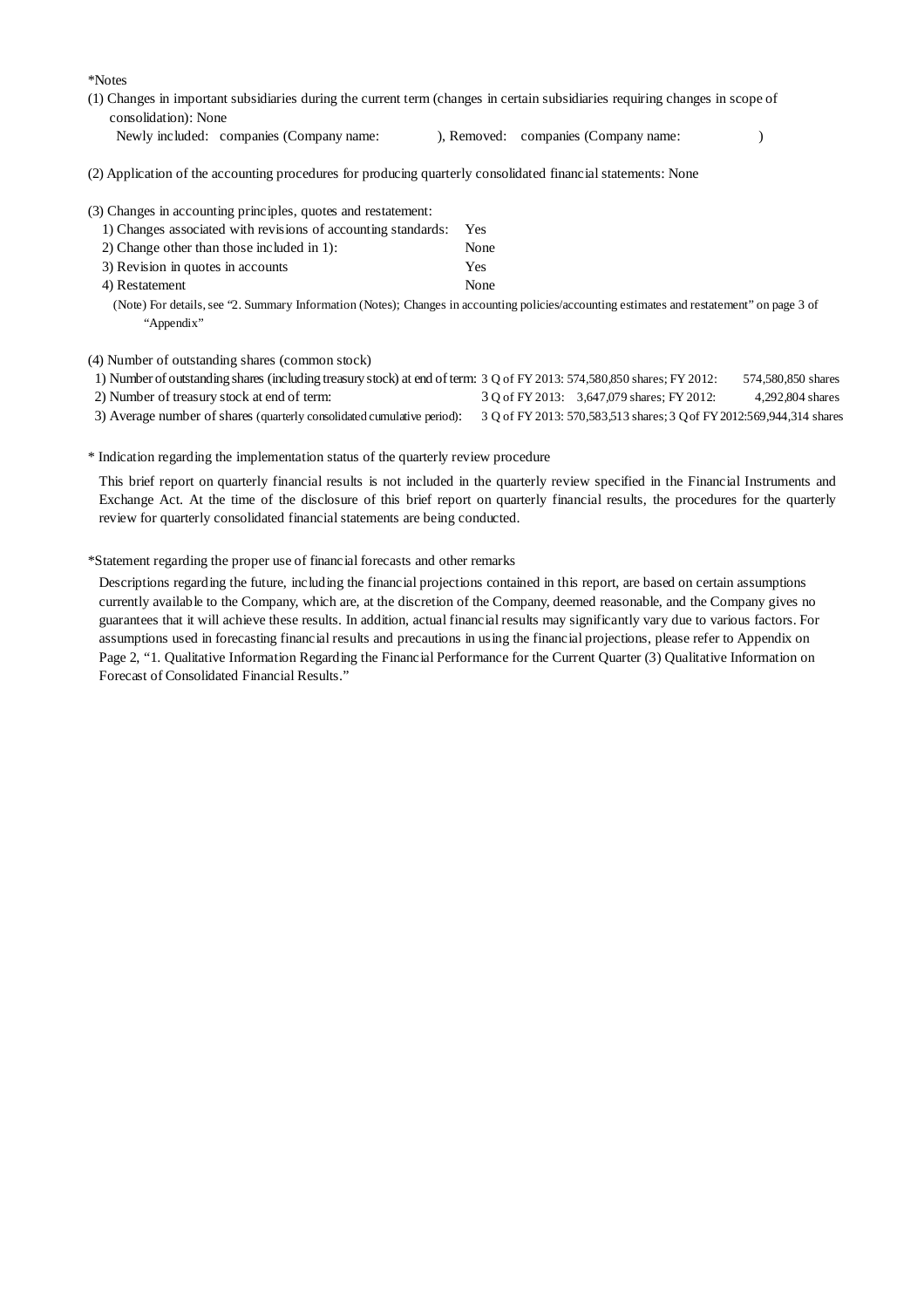### (Reference) Forecast of Non-consolidated Financial Results

#### Forecast of Non-consolidated Financial Results for the Fiscal Year Ending March 31, 2013 (April 1, 2012 – March 31, 2013) (Percentages indicate the changes over the previous year.)

|         | Net sales       |      |                 | Ordinary income<br>Operating income |                 |       | Net income      |       | Net income<br>per share |
|---------|-----------------|------|-----------------|-------------------------------------|-----------------|-------|-----------------|-------|-------------------------|
|         | Millions of yen | $\%$ | Millions of yen | $\%$                                | Millions of yen | $\%$  | Millions of yen | $\%$  | Yen                     |
| FY 2013 | .090.000        | 11.6 | 28,000          | 174.0                               | 37,000          | 119.3 | 33,000          | 207.0 | 57.81                   |

(Note) Changes from the latest financial forecast: Yes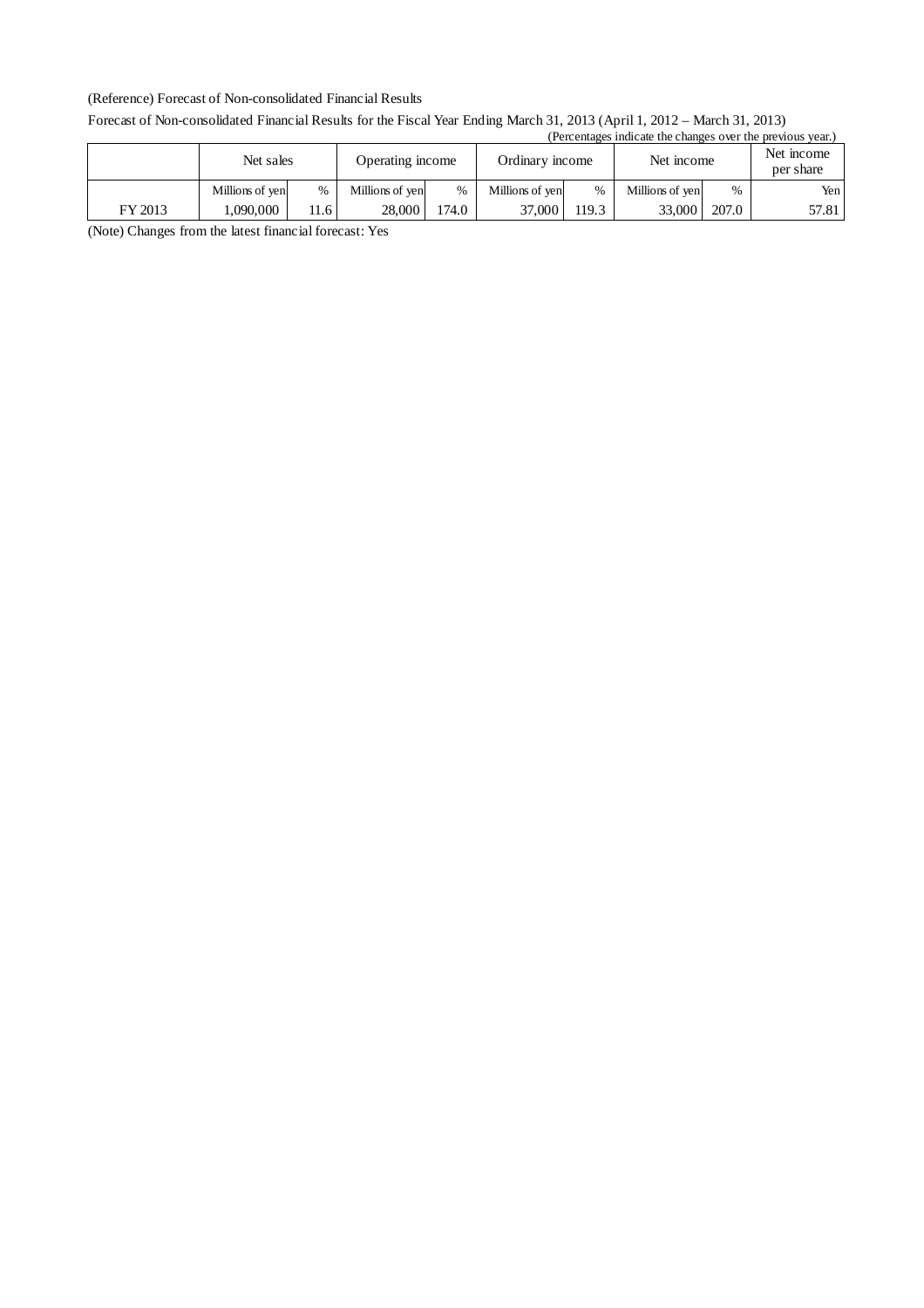## Appendix

# Table of contents of the appendix

| (2) Quarterly Consolidated Statements of Income and Quarterly Consolidated Comprehensive Income Statement |  |
|-----------------------------------------------------------------------------------------------------------|--|
| Quarterly Consolidated Statements of Income                                                               |  |
|                                                                                                           |  |
| Quarterly Consolidated Comprehensive Income Statement                                                     |  |
|                                                                                                           |  |
|                                                                                                           |  |
|                                                                                                           |  |
|                                                                                                           |  |
|                                                                                                           |  |
|                                                                                                           |  |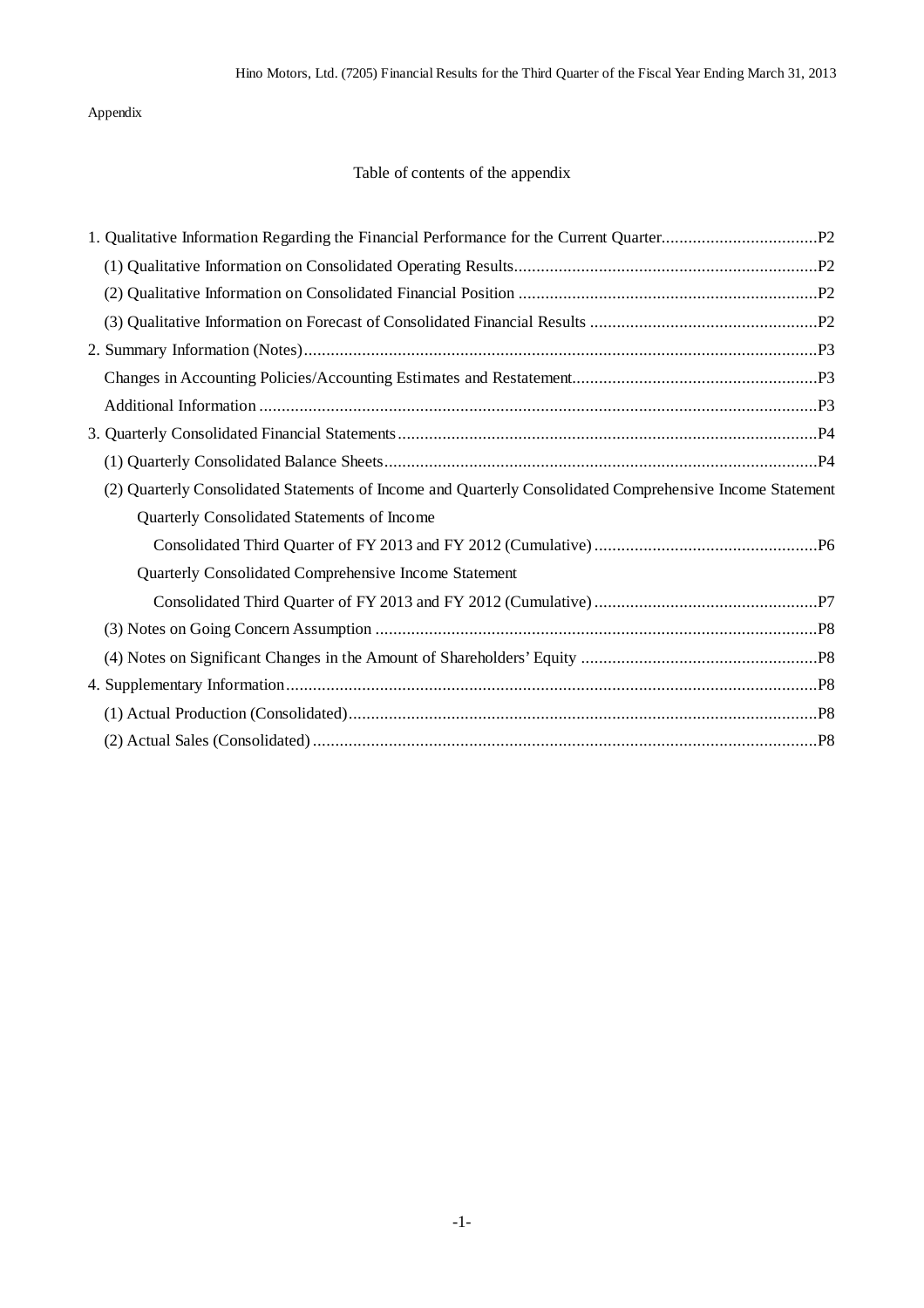## **1. Qualitative Information Regarding the Financial Performance for the Current Quarter (1) Qualitative Information on Consolidated Operating Results**

As for the Japanese domestic heavy- and medium-duty trucks market in the third quarter (nine months), total demand increased to 49 thousand units by 10 thousand units (25.5%) compared to the same quarter in the previous year due to reconstruction demand and the eco-car tax reduction/subsidy measure, etc. As for the light-duty truck market, total demand increased to 55 thousand units by 11 thousand units (25.4%) compared to the same quarter in the previous year.

As for domestic sales, we actively conducted the sales promotion. Consequently, the total sales volume of trucks and buses in Japan increased to 31 thousand units by 5 thousand units (21.6%) compared to the same quarter in the previous year.

As for overseas sales, sales in Asia such as Indonesia and Thailand were doing well. Consequently, sales volume increased to 83 thousand units by 21 thousand units (34.8%) compared to the same quarter in the previous year.

As a result of the above, total unit sales of Hino Brand trucks and buses increased to 113 thousand units by 27 thousand units (30.9%) compared to the same quarter of the previous year.

As for Toyota brand vehicles, mainly "Land Cruiser Prado" increased, and consequently total sales volume increased to 133 thousand units by 32 thousand units (31.3%) compared to the same quarter in the previous year.

As a result of the above, net sales were ¥1,103,872 million, which is an increase of ¥216,459 million (24.4%) as compared to the same quarter of the previous year. As for profits, despite increased costs due to an increase in the number of units produced and sold and also the strong yen in exchange rates, increased sale and activities for improving profitability and cost reduction led to an operating income of ¥43,773 million (an increase of ¥23,584 million compared to the same quarter of the previous year), ordinary income of ¥44,734 million (an increase of ¥27,475 million compared to the same quarter of the previous year) and quarterly net income of ¥29,992 million (an increase of ¥25,161 million compared to the same quarter of the previous year).

#### **(2) Qualitative Information on Consolidated Financial Position**

Total assets at the end of the third quarter decreased by ¥13,254 million to ¥831,753 million compared to the end of the previous fiscal year. This is mainly because trade notes and accounts receivable decreased by ¥35,923 million as sales volume decreased from the end of the previous year, despite inventories increased by ¥25,113 million.

Liabilities decreased by ¥40,680 million to ¥569,396 million compared to the end of the previous fiscal year. This is mainly because trade notes and accounts payable decreased by ¥28,807 million as production volume decreased from the end of the previous year and interest-bearing debt decreased by 7,632 million.

Net assets increased by ¥27,425 million to ¥262,356 million compared to the end of the previous fiscal year. This is mainly because net income of ¥29,992 million was recorded.

#### **(3) Qualitative Information on Forecast of Consolidated Financial Results**

As for markets outside Japan, it is necessary to pay attention to the credit uneasiness in Europe and the economic downturn in China, but the demand in Asia, including Indonesia and Thailand, is estimated to grow. As for the Japanese market, solid demand is expected although eco-car subsidy has ended. As for earnings, the business environment is severe due to the strong yen and the unstable prices of resources.

Considering the above situation, we aim to further increase overseas sales volume mainly in the markets of emerging countries in Asia, etc. and secure earnings by promoting structural reform and improvement.

The earnings forecast for the current term have been revised as follows.

| (Consolidated Earnings Forecast for the Full Fiscal Year) |  |
|-----------------------------------------------------------|--|
|                                                           |  |
|                                                           |  |
|                                                           |  |
|                                                           |  |
|                                                           |  |

-2-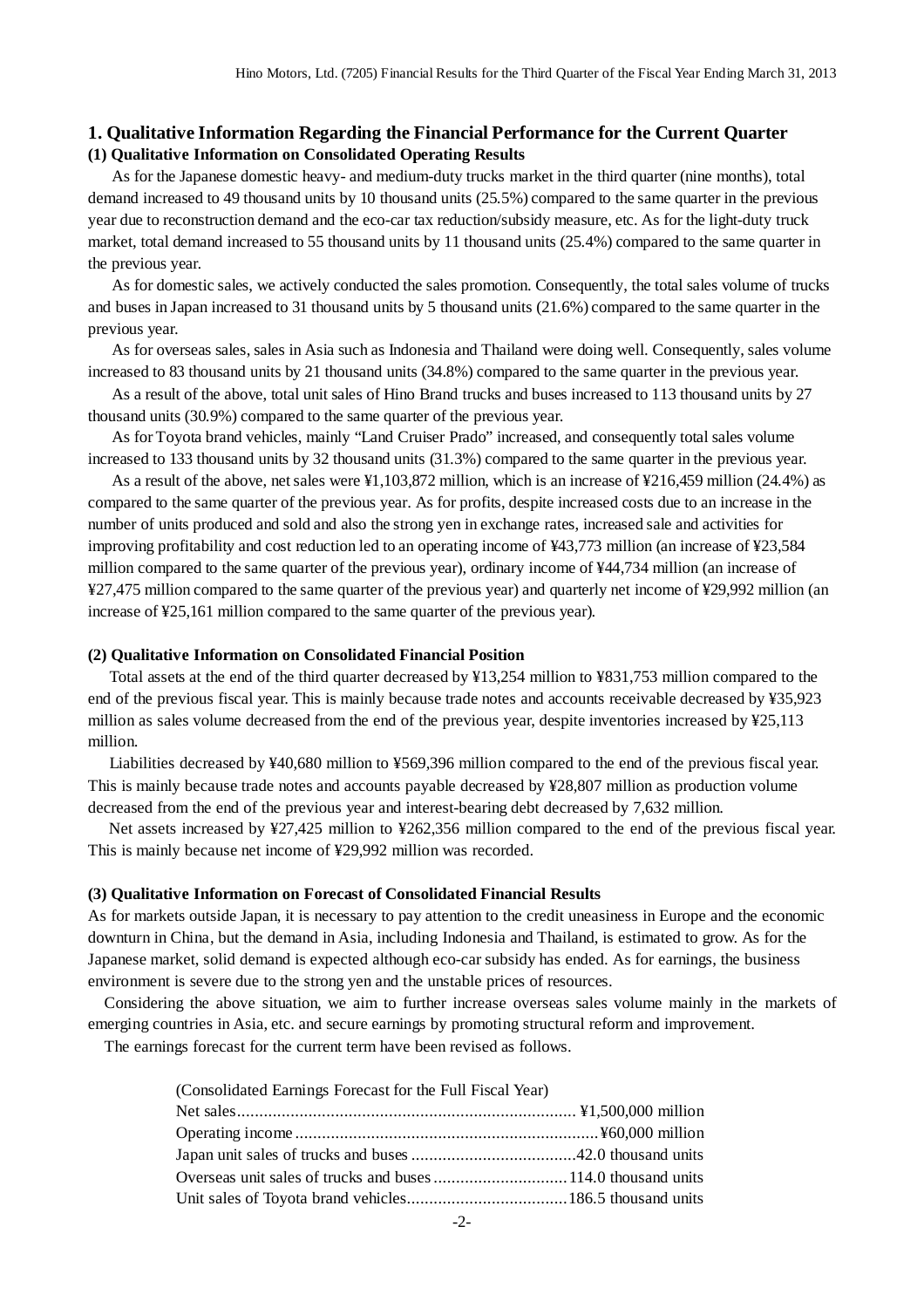### **2. Summary Information (Notes)**

### **[Changes in Accounting Policies/Accounting Estimates and Restatement]**

(Changes to accounting policies that are difficult to differentiate with changes to accounting estimates)

Due to amendments to the Corporation Tax Act, the Company and some domestic consolidated subsidiaries have, as of this first quarter, changed depreciation methods in accordance with the revised Corporation Tax Act for tangible fixed assets acquired after April 1, 2012.

With this change, for this third quarter, the operating income increased by ¥377 million, and ordinary income and income before income taxes and minority interests each increased by ¥380 million compared to previous accounting methods.

#### **[Additional Information]**

(Applying the consolidated tax system)

The Company and some domestic consolidated subsidiaries have applied the consolidated tax system as of this first quarter.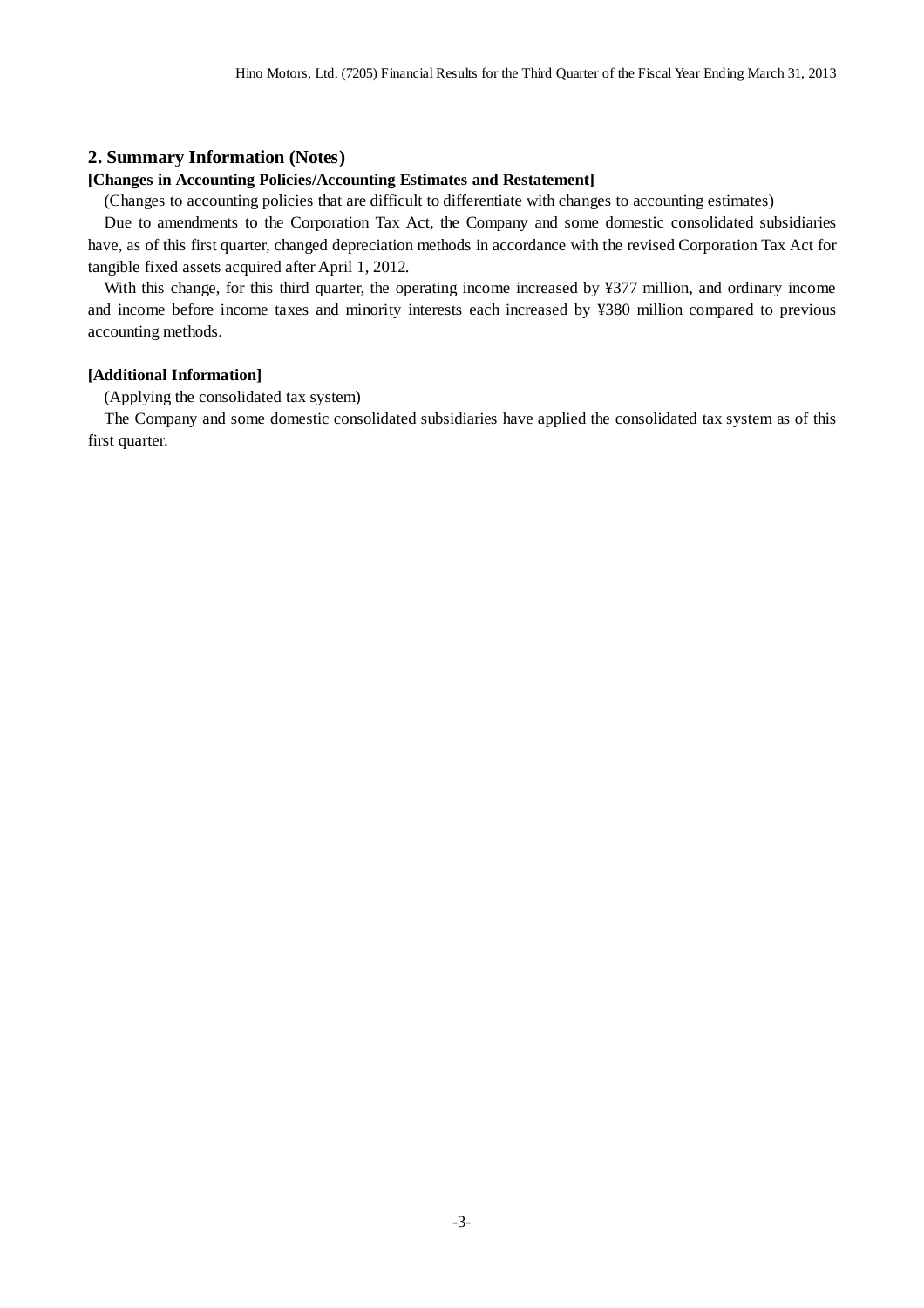# **3. Quarterly Consolidated Financial Statements**

# **(1) Quarterly Consolidated Balance Sheets**

| (1) Quarterly Consonuated Dalance Sheets     |                        | (Millions of yen)         |
|----------------------------------------------|------------------------|---------------------------|
|                                              | FY 2012                | Third Quarter of FY 2013  |
|                                              | (As of March 31, 2012) | (As of December 31, 2012) |
| Assets                                       |                        |                           |
| Current assets                               |                        |                           |
| Cash and deposits                            | 25,850                 | 26,769                    |
| Trade notes and accounts receivable          | 268,511                | 232,588                   |
| Merchandise and finished goods               | 66,059                 | 85,953                    |
| Work in progress                             | 27,196                 | 27,110                    |
| Raw materials and supplies                   | 28,929                 | 34,235                    |
| Others                                       | 41,361                 | 42,548                    |
| Allowance for doubtful accounts              | (3,236)                | (3,406)                   |
| Total current assets                         | 454,672                | 445,799                   |
| <b>Fixed assets</b>                          |                        |                           |
| Tangible fixed assets                        |                        |                           |
| Buildings and structures (net)               | 86,207                 | 89,250                    |
| Machinery and transportation equipment (net) | 74,137                 | 72,696                    |
| Land                                         | 92,317                 | 95,194                    |
| Others (net)                                 | 35,159                 | 30,895                    |
| Total tangible fixed assets                  | 287,821                | 288,038                   |
| Intangible fixed assets                      | 17,019                 | 15,819                    |
| Investments and other assets                 |                        |                           |
| Investment securities                        | 72,706                 | 73,954                    |
| Others                                       | 17,130                 | 12,528                    |
| Allowance for doubtful accounts              | (4, 341)               | (4, 387)                  |
| Total investments and other assets           | 85,494                 | 82,096                    |
| Total fixed assets                           | 390,336                | 385,953                   |
| <b>Total assets</b>                          | 845,008                | 831,753                   |
| Liabilities                                  |                        |                           |
| <b>Current liabilities</b>                   |                        |                           |
| Trade notes and accounts payable             | 237,347                | 208,539                   |
| Short-term loans payable                     | 76,580                 | 120,563                   |
| Commercial papers                            | 33,000                 | 19,800                    |
| Current portion of long-term loans payable   | 42,611                 | 21,849                    |
| Income taxes payable                         | 4,459                  | 5,641                     |
| Warranty allowance                           | 14,110                 | 18,173                    |
| Other allowance                              | 4,570                  | 2,089                     |
| Others                                       | 64,912                 | 58,162                    |
| Total current liabilities                    | 477,592                | 454,818                   |
| Long-term liabilities                        |                        |                           |
| Long-term loans payable                      | 39,063                 | 21,410                    |
| Provision for retirement benefits            | 52,724                 | 53,084                    |
| Other allowance                              | 1,786                  | 1,576                     |
| Others                                       | 38,908                 | 38,506                    |
| Total long-term liabilities                  | 132,483                | 114,577                   |
| <b>Total liabilities</b>                     | 610,076                | 569,396                   |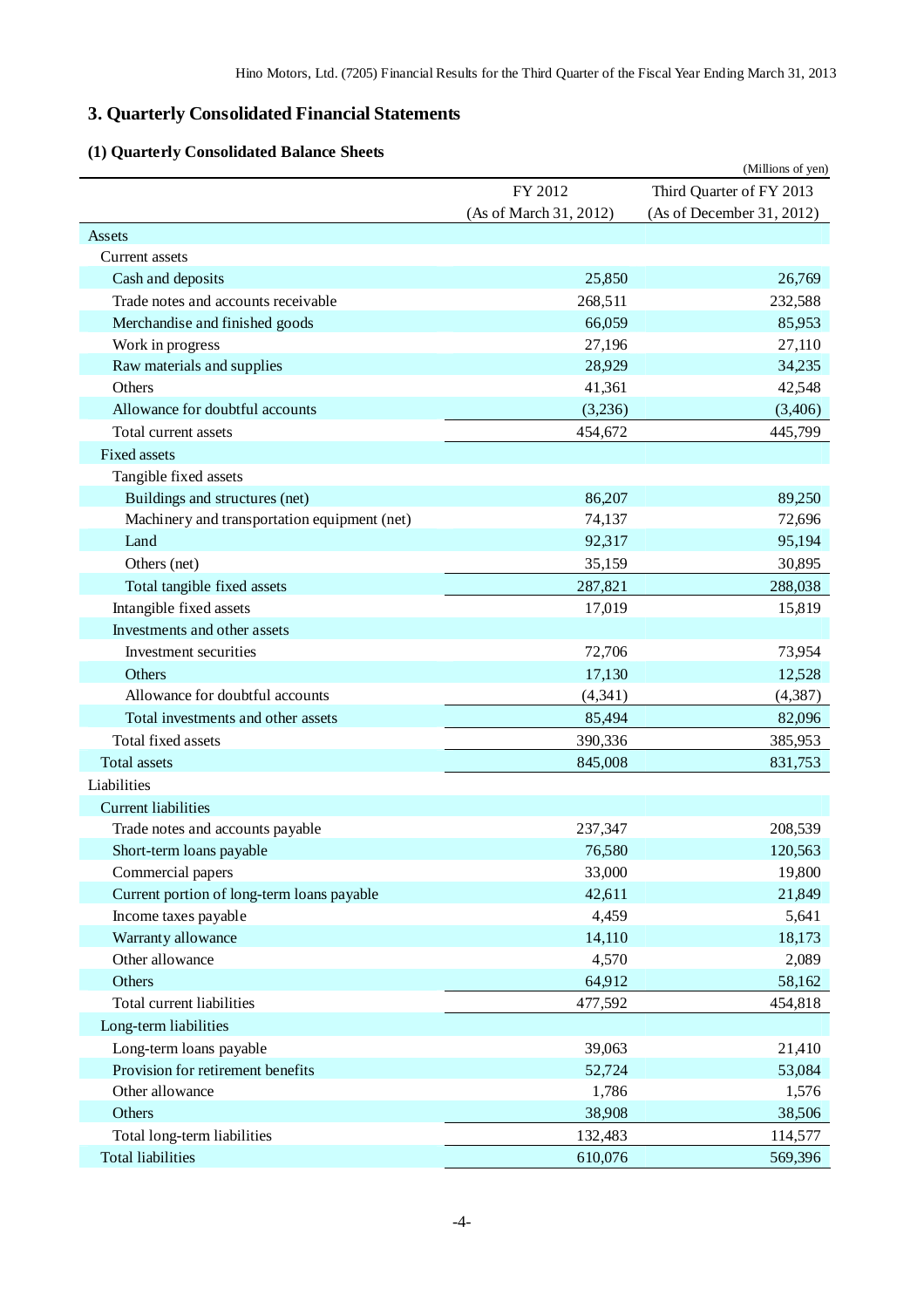|                                                       |                        | (Millions of yen)         |
|-------------------------------------------------------|------------------------|---------------------------|
|                                                       | FY 2012                | Third Quarter of FY 2013  |
|                                                       | (As of March 31, 2012) | (As of December 31, 2012) |
| Net assets                                            |                        |                           |
| Shareholders' equity                                  |                        |                           |
| Common stock                                          | 72,717                 | 72,717                    |
| Additional paid-in capital                            | 64,361                 | 64,461                    |
| Retained earnings                                     | 66,472                 | 89,047                    |
| Treasury stock                                        | (1,520)                | (1,292)                   |
| Total shareholders' equity                            | 202,031                | 224,933                   |
| Accumulated other comprehensive income                |                        |                           |
| Valuation difference on available-for-sale securities | 18,508                 | 18,354                    |
| Deferred gains or losses on hedges                    | (191)                  | (605)                     |
| Revaluation reserve for land                          | 1,973                  | 1,973                     |
| Foreign currency translation adjustment               | (13,248)               | (11,586)                  |
| Total accumulated other comprehensive income          | 7,041                  | 8,135                     |
| Subscription rights to shares                         | 373                    | 385                       |
| Minority interests                                    | 25,485                 | 28,901                    |
| Total net assets                                      | 234,931                | 262,356                   |
| Total liabilities and net assets                      | 845,008                | 831,753                   |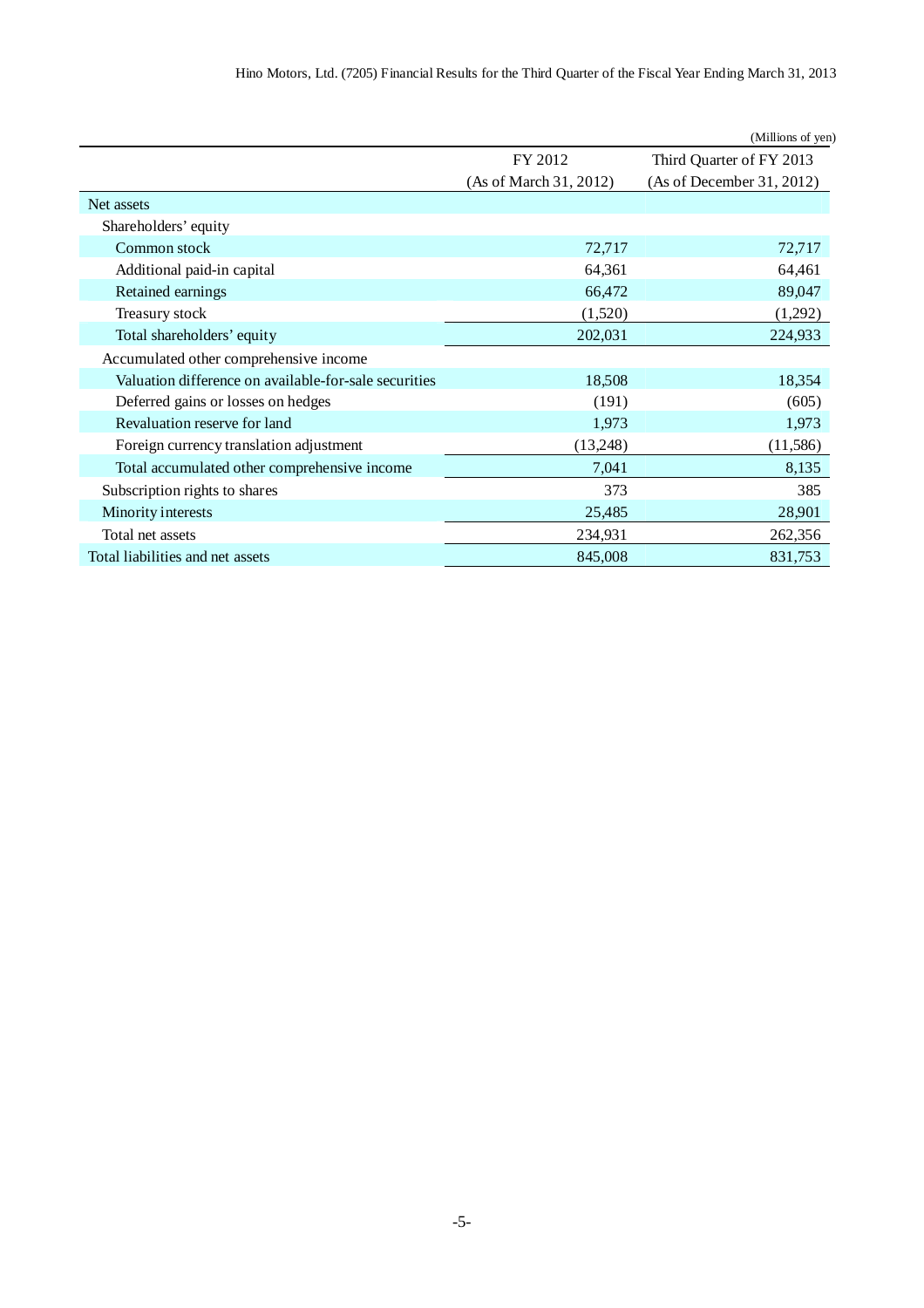# **(2) Quarterly Consolidated Statements of Income and Quarterly Consolidated Comprehensive Income Statement**

[Quarterly Consolidated Statements of Income]

[Consolidated Third Quarter of FY 2013 and FY 2012 (Cumulative)]

|                                                    |                                                      | (Millions of yen)     |  |  |
|----------------------------------------------------|------------------------------------------------------|-----------------------|--|--|
|                                                    | Third Quarter of FY 2013<br>Third Quarter of FY 2012 |                       |  |  |
|                                                    | (From April 1, 2011                                  | (From April 1, 2012   |  |  |
|                                                    | to December 31, 2011)                                | to December 31, 2012) |  |  |
| Net sales                                          | 887,412                                              | 1,103,872             |  |  |
| Cost of sales                                      | 766,221                                              | 944,837               |  |  |
| Gross profit on sales                              | 121,190                                              | 159,035               |  |  |
| Selling, general and administrative expenses       |                                                      |                       |  |  |
| Salary and benefits                                | 27,400                                               | 28,657                |  |  |
| Provision for bonuses                              | 964                                                  | 1,013                 |  |  |
| Provision for retirement benefits                  | 2,326                                                | 2,192                 |  |  |
| Others                                             | 70,309                                               | 83,397                |  |  |
| Total selling, general and administrative expenses | 101,001                                              | 115,261               |  |  |
| Operating income                                   | 20,188                                               | 43,773                |  |  |
| Non-operating income                               |                                                      |                       |  |  |
| Interest income                                    | 790                                                  | 659                   |  |  |
| Dividends income                                   | 1,430                                                | 1,654                 |  |  |
| Miscellaneous income                               | 1,689                                                | 2,983                 |  |  |
| Total non-operating income                         | 3,910                                                | 5,297                 |  |  |
| Non-operating expenses                             |                                                      |                       |  |  |
| Interest expenses                                  | 2,550                                                | 2,490                 |  |  |
| Loss on foreign exchange                           | 2,805                                                | 448                   |  |  |
| Equity in losses of affiliates                     | 818                                                  | 493                   |  |  |
| Miscellaneous expenses                             | 665                                                  | 903                   |  |  |
| Total non-operating expenses                       | 6,841                                                | 4,336                 |  |  |
| Ordinary income                                    | 17,258                                               | 44,734                |  |  |
| Extraordinary income                               |                                                      |                       |  |  |
| Gain on sales of fixed assets                      | 4,186                                                | 43                    |  |  |
| Gain on sales of investment securities             | 16                                                   | 771                   |  |  |
| Gain on revision of retirement benefit plan        | 45                                                   |                       |  |  |
| Others                                             | 78                                                   | 66                    |  |  |
| Total extraordinary income                         | 4,326                                                | 881                   |  |  |
| <b>Extraordinary losses</b>                        |                                                      |                       |  |  |
| Loss on sales or disposal of fixes assets          | 1,169                                                | 363                   |  |  |
| <b>Impairment</b> loss                             | 21                                                   | 634                   |  |  |
| Loss on revision of retirement benefit plan        | 44                                                   |                       |  |  |
| Loss on disaster                                   | 6,100                                                |                       |  |  |
| Others                                             | 177                                                  | 487                   |  |  |
| Total extraordinary losses                         | 7,512                                                | 1,484                 |  |  |
| Income before income taxes and minority interests  | 14,072                                               | 44,130                |  |  |
| Income taxes-current                               | 7,331                                                | 9,668                 |  |  |
| Income taxes-deferred                              | (879)                                                | 561                   |  |  |
| Total income taxes                                 | 6,451                                                | 10,229                |  |  |
| Income before minority interests                   | 7,620                                                | 33,901                |  |  |
| Minority interests income                          | 2,790                                                | 3,908                 |  |  |
| Net income                                         | 4,830                                                | 29,992                |  |  |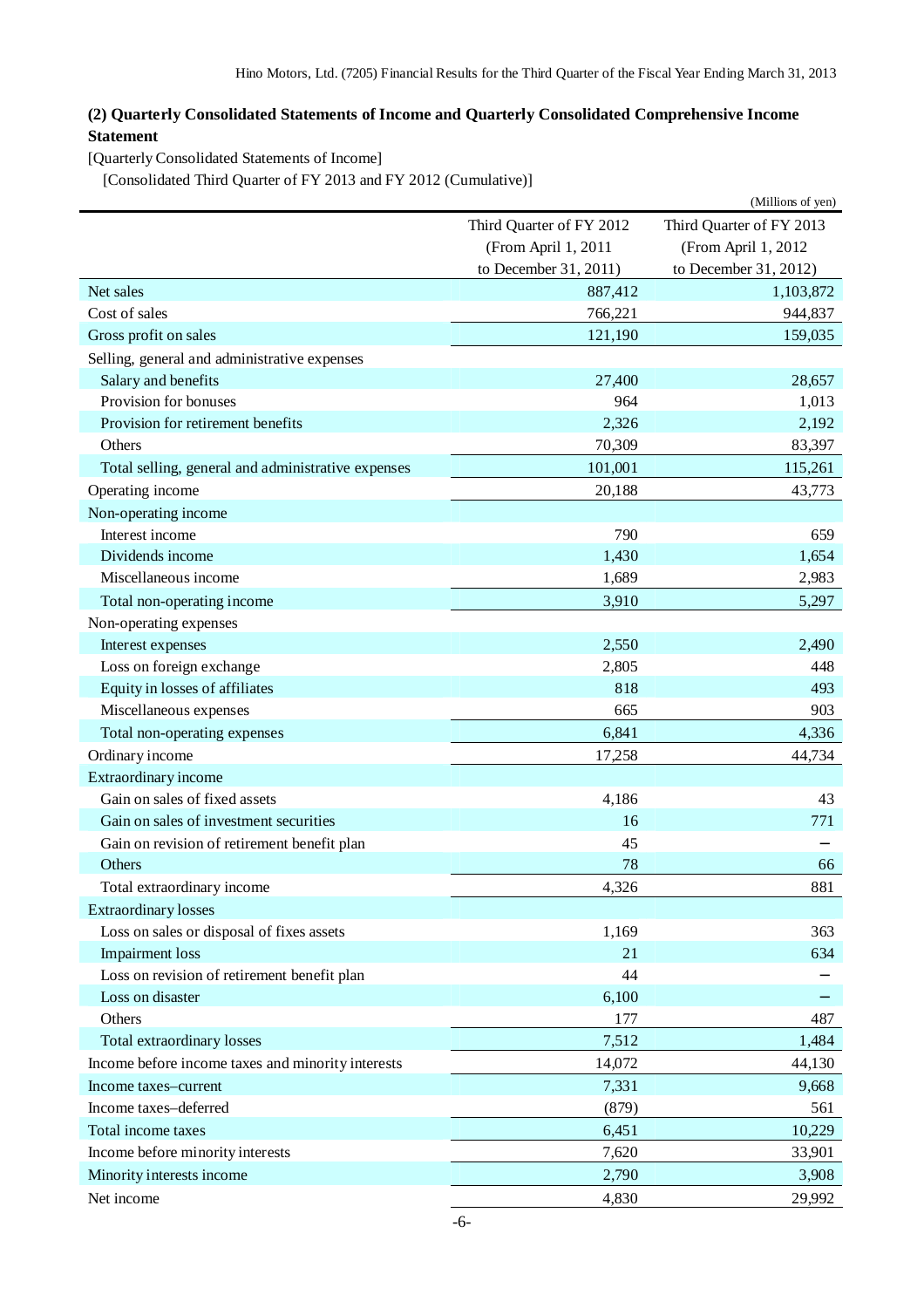[Quarterly Consolidated Comprehensive Income Statement]

[Consolidated Third Quarter of FY 2013 and FY 2012 (Cumulative)]

|                                                                                        |                          | (Millions of yen)        |  |  |
|----------------------------------------------------------------------------------------|--------------------------|--------------------------|--|--|
|                                                                                        | Third Quarter of FY 2012 | Third Quarter of FY 2013 |  |  |
|                                                                                        | (From April 1, 2011)     | (From April 1, 2012)     |  |  |
|                                                                                        | to December 31, 2011)    | to December 31, 2012)    |  |  |
| Income before minority interests                                                       | 7,620                    | 33,901                   |  |  |
| Other comprehensive income                                                             |                          |                          |  |  |
| Valuation difference on available-for-sale securities                                  | (544)                    | (268)                    |  |  |
| Deferred gains or losses on hedges                                                     | 65                       | (413)                    |  |  |
| Revaluation reserve for land                                                           | 383                      |                          |  |  |
| Foreign currency translation adjustment                                                | (5,485)                  | 2,088                    |  |  |
| Share of other comprehensive income of associates<br>accounted for using equity method | (351)                    | 149                      |  |  |
| Total other comprehensive income                                                       | (5,932)                  | 1,555                    |  |  |
| Quarterly comprehensive income                                                         | 1,688                    | 35,456                   |  |  |
| (Comprehensive income attributable to)                                                 |                          |                          |  |  |
| Comprehensive income attributable to owners of<br>the parent                           | 404                      | 31,086                   |  |  |
| Comprehensive income attributable to minority<br>interests                             | 1,284                    | 4,370                    |  |  |